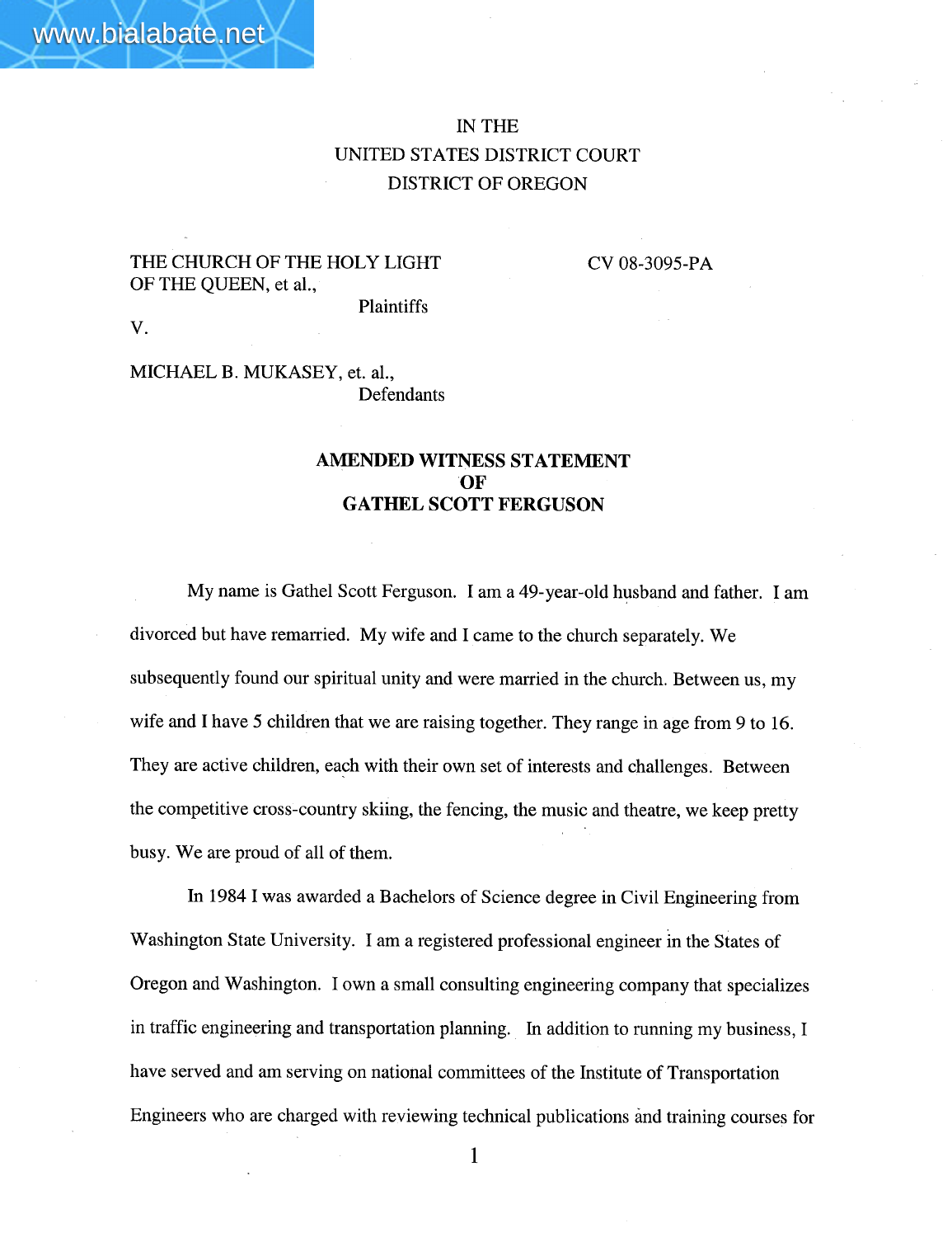the Institute. I have published technical papers that have been presented before the Institute of Transportation Engineers and the American Society of Civil Engineers.

www.bialabate.net

I am a Christian man. I accept Jesus Christ as the Savior. My lineage on my mother's side of the family includes a strong history of ministers, some of whom I believe were abolitionists, as they were Free Methodists. While I grew up knowing this heritage, I was raised in a variety of protestant churches before my parents settled into the Disciples of Christ denomination. As an adult, I attended church very little since I was unable to find a spiritual connection in the churches I attended. After I moved to Bend, Oregon, I attended the United Methodist Church for several years before discovering CHLQ, which is my spiritual home.

I am active in our church. Our small church in Bend, Oregon is organized under the authority of CHLQ in Ashland and governed by the Board of Director of CHLQ, eXcept for practical day-to-day matters where we manage our own affairs. Our Bend church is recognized as a "provisional church". I support our church in a number of ways. I am learning to play guitar in the traditional style of our religion and play guitar regularly at our services. I am a Director on the Board for CHLQ and I am president of our local organization in Bend.

I am also an active member of our community. I am respected for my technical expertise. I have served on a committee for the Bend-La Pine School District that was responsible for recommending changes to school boundaries. I organized a group of engineering professionals who occasional meet to discuss local issues. I provide technical assistance on a volunteer basis and financial support to Habitat for Humanity and a number of non-profit organizations located in Bend.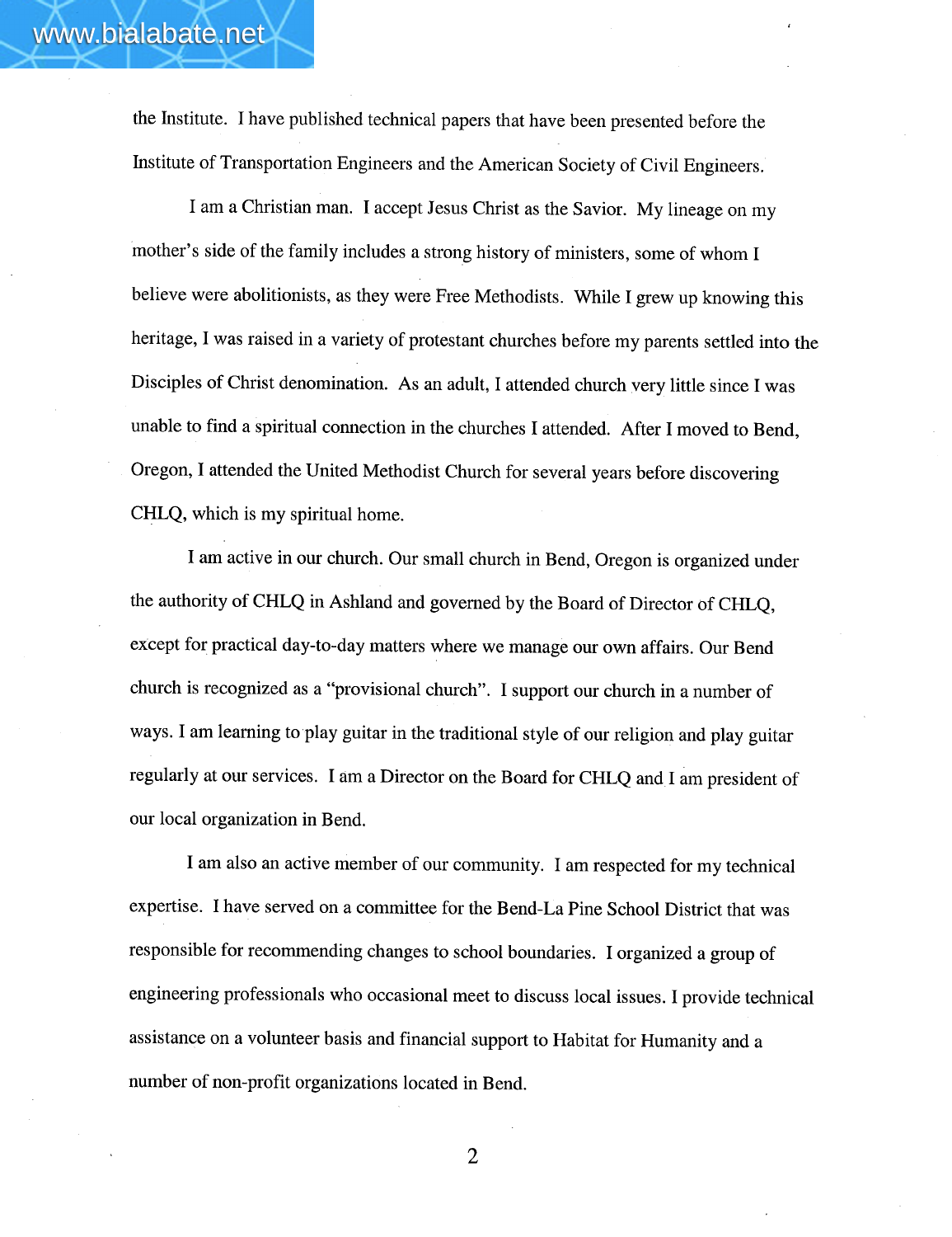For the most part, I have felt safe to practice my religion in Oregon due to the ruling of the Oregon Pharmacy Board and the Oregon Attorney General in 2002. On the other hand, I have always felt an underlying nervousness that the federal government wil take action against us. For me, the implications are greater than losing the right to practice my religion: I am concerned about my professional license, which can be questioned if I am convicted of a crime; I am concerned about how I would be able to support my family if I lost the right to practice; and mostly, I am concerned about how such an action would impact our children.

The consequences of legal action against us are significant to our children. Before the UDV case was given a favorable ruling by the Supreme Court my wife did not attend church for a number of years because of threats made by her ex-husband regarding custody of the children. It is also unnerving to think that armed agents could break into our home, arresting us in front of our children as was the case with Jonathan, simply because we are practicing our religion. And by becoming a plaintiff in this case and submitting into the records that I am a member of the Santo Daime Church, I am nervous about the implications to me and my family.

I have told very few people about my religion. Our children are aware of our practice, but we do not allow them to attend church. I have been afraid to tell my father, who is a devout man, out of concern that he would become upset over me doing something that may seem illegal. It is sad for me that I am afraid to tell him of my joy in finding spiritual connection. I would like to open this aspect of our relationship; but at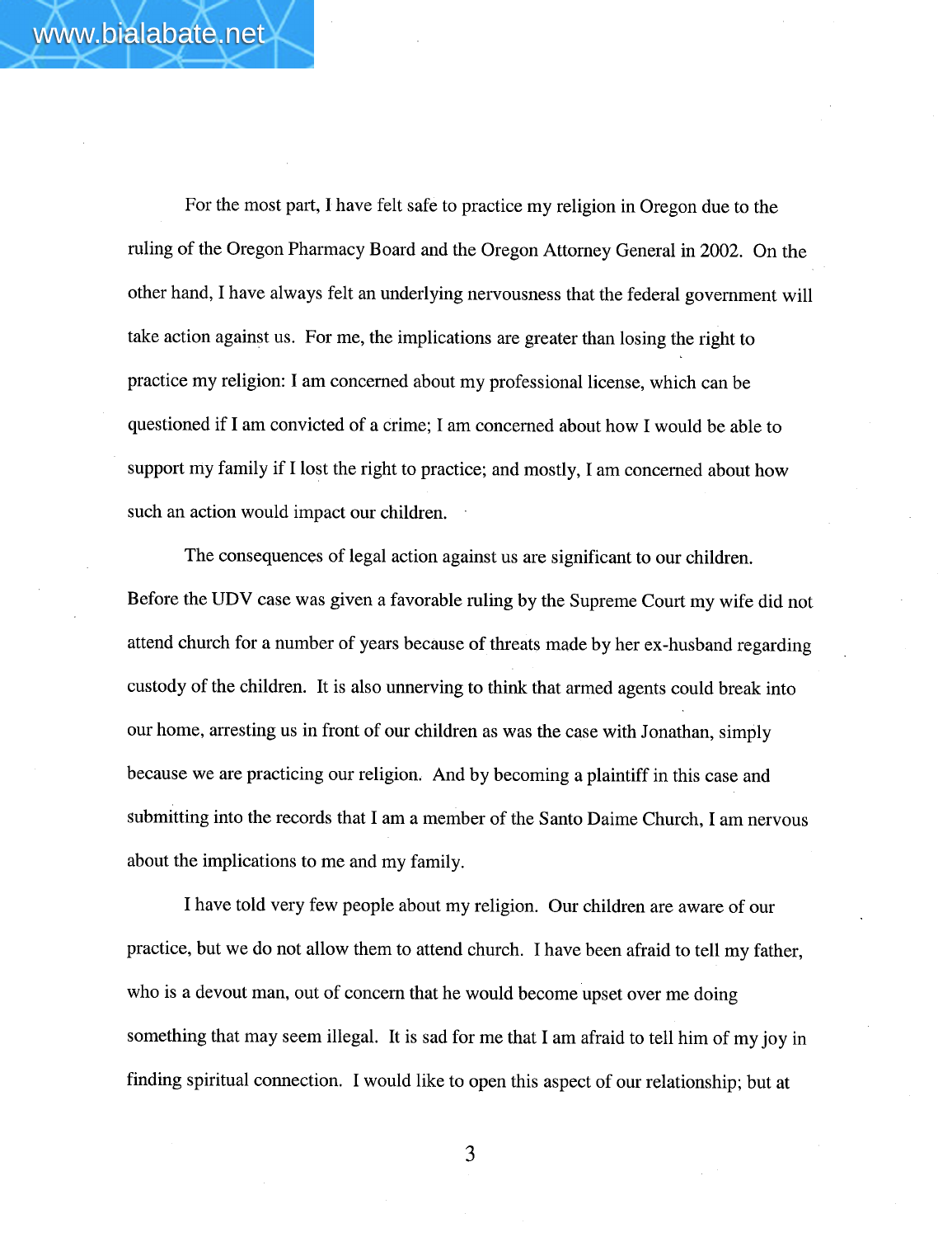the same time I do not want to burden him with this. I also hide my religion from anyone but my closest friends. While our faith is not evangelical, there is a lack of integrity that I feel when I am evasive (and sometimes deceptive) in answering questions asked of me. It should not be this way. I want to be able to speak openly and honestly without hiding when someone is making honest inquires. Many of my clients, professional acquaintances, and casual friends are fairly conservative people. If they were to hear about my religious practice, most would be tolerant as to what I do on my own time if it is clearly within the law; but they are far less tolerant of people who they perceive as to be acting outside of the law.

We are a devout group of worshipers that come from all walks of life. While people may first come to this religion for a variety of reasons, the reasons they stay are spirituaL. The Daime is our sacrament and is at the heart of our religion because it embodies the spirit of Christ. In the five years since I first encountered the Daime, I have only observed reverence, in both word and act, in all aspects of how this holy beverage is handled. This includes restrictions on when and how it is used; an accounting of when and how it is used; as well as a core of devout members who uphold the sanctity of all aspects of ceremony. It is unfortunate that some who feel called to join us refrain from doing so out of fear of the law. This is a holy path. While this is not the path for everyone, it should be an open path for anybody who, like me, has been called to walk it.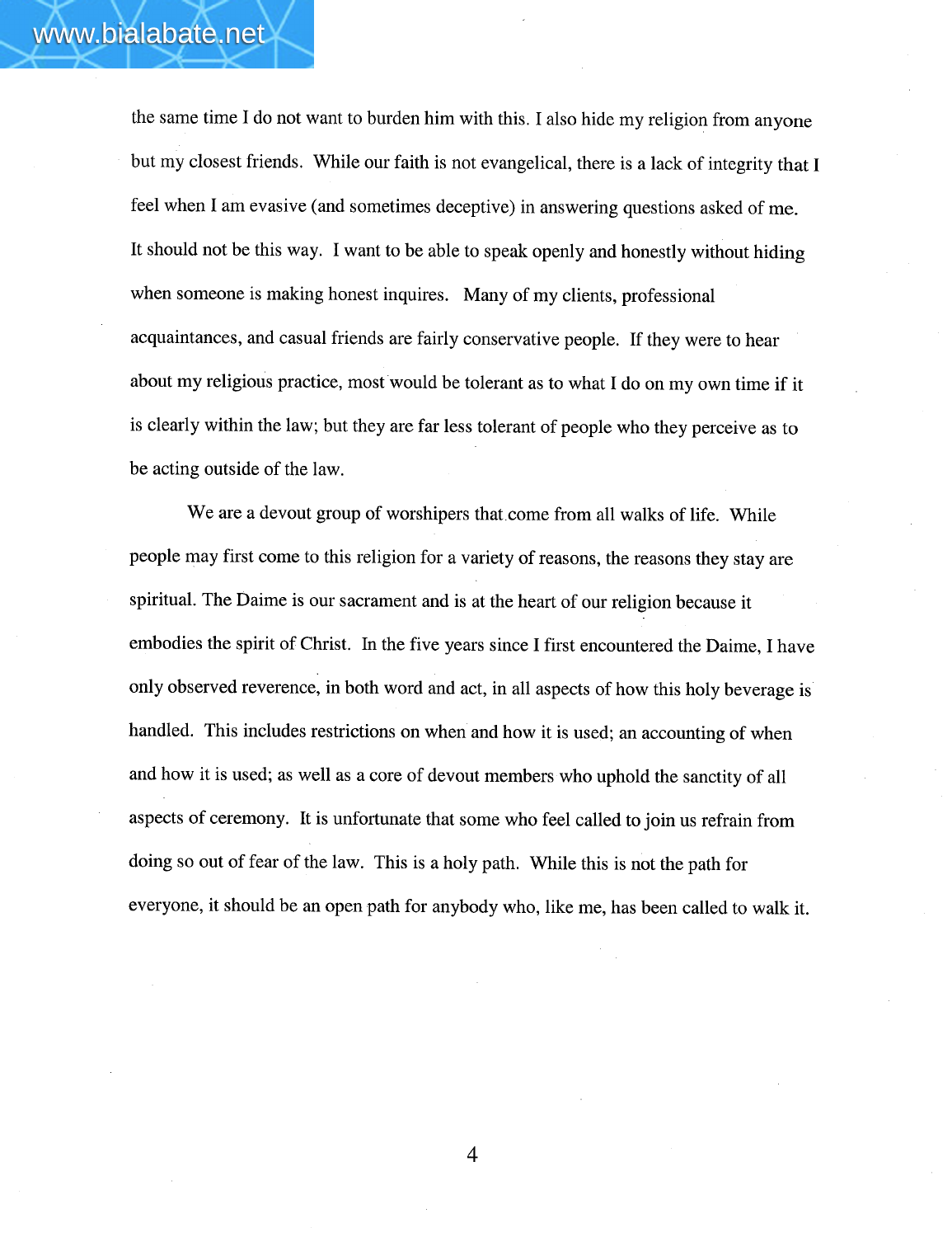It is shameful for this federal government to deny and continue to deny our right to practice our religion. We are asking for relief from government persecution as stated in our complaint.

Pursuant to 28 USC Section 1746, I declare under penalty of perjury that the foregoing is true and correct.

Executed on this  $3<sup>rd</sup>$  day of  $\bigwedge$  /0 $\vee$  ember, 2008.

Respectfully submitted,

 $\sqrt{\frac{1}{G}}$ G. Scott Ferguson